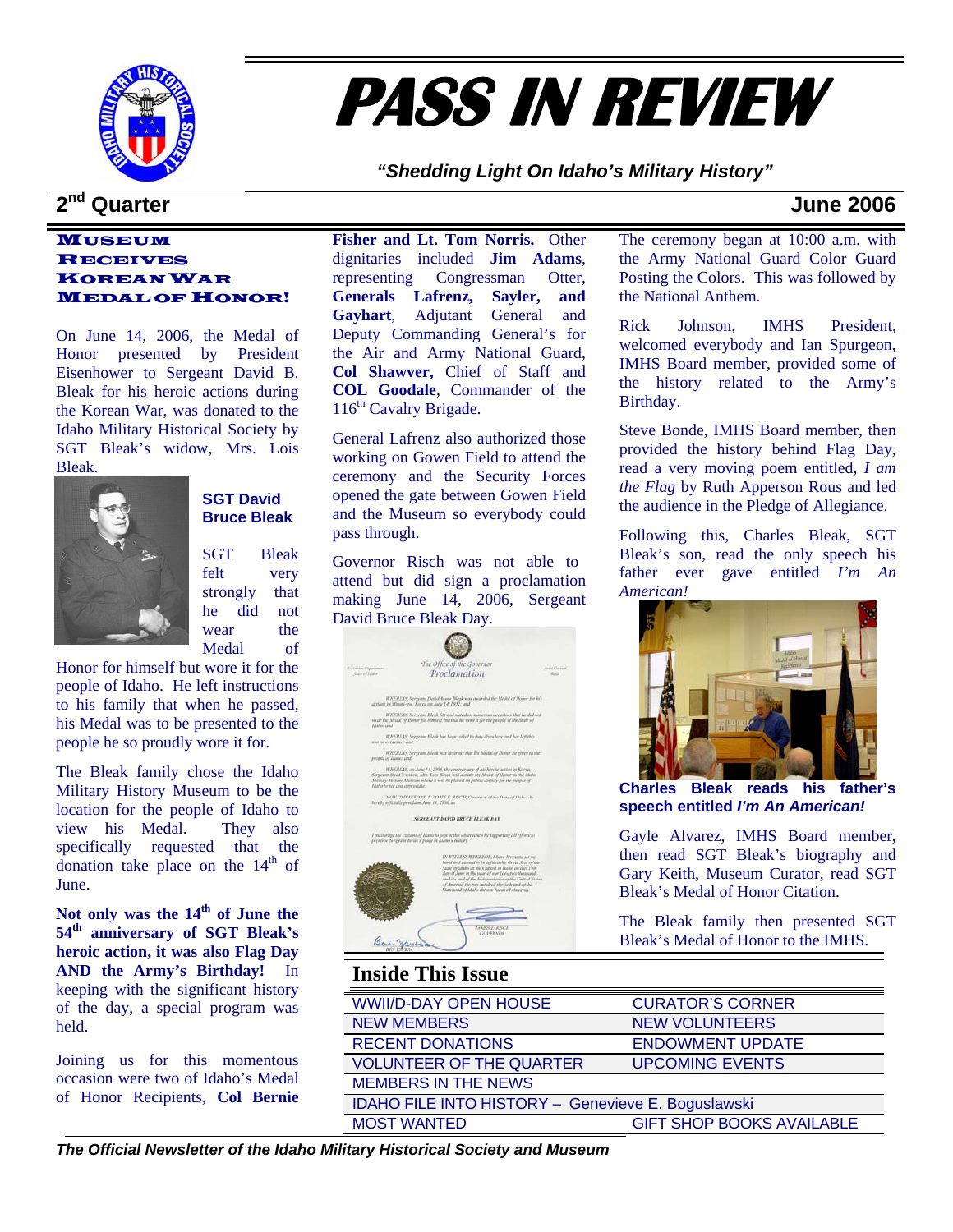# **PASS IN REVIEW** *June 2006*



**Mrs. Lois Bleak presents her husband David Bleak's Medal of Honor to the IMHS. Left to Right: Rick Johnson, Mrs. Lois Bleak, Charles Bleak, Bruce Bleak, (David's sons) and Gayle Alvarez** 

Following the presentation, **Lt. Thomas R. Norris**, Medal of Honor Recipient from the Vietnam War and the District Representative for the Congressional Medal of Honor Society, spoke briefly about SGT Bleak, the Medal of Honor and the men who wear it.



**Medal of Honor Recipient Lt. Thomas R. Norris** 

On behalf of the Board, a very special thank you to the Bleak family for allowing the IMHS to be the custodian of such a prestigious award. **We are deeply honored to be granted such a privilege!** 



### **David Bleak's Medal of Honor**

The Board would also like to express its appreciation to

everybody who had a part in making the day so memorable.  $\star$ 

### WWII/D-DAY **COMMEMORATIVE OPEN HOUSE**

On June 3, 2006, the Museum held an Open House to commemorate the June 4, 1944, invasion of Normandy. The event kicked off at 10:00 a.m. with **James Whitlock and Scout Troop 43** serving donuts, hotdogs and an old G.I. Favorite, SPAMwiches!



**Museum Visitors enjoying their SPAMwiches** 



**James Whitlock (standing on the left) and members of Scout Troop 43 organized and manned the food booth** 

We would also like to thank **Fred Meyers, Krispy Kreme Doughnuts and Nagel Beverage** for donating the food James and his group served.

Visitors were able to visit both Allied and Axis bivouac sites and WWII Reenactors were on hand to demonstrate or explain the equipment and answer any questions.

**Rachel Smythe** drove up from Utah to autograph copies of her book *Entertaining Strangers* and also hosted a mini canteen with "Victory cookies" made from WWII sugar rationing recipes. She 'enlisted' the help of several of her family members and had a nice variety of treats.



**Rachel Smythe and Amanda Cambra offering WWII delicacies** 



**Bill Heath was also on hand to autograph copies of his book** *The 148th Field Artillery Story 1940-1946*

WWII Reenactors demonstrated various weapons which the audience REALLY enjoyed, especially the 75mm Pack Howitzer which in recognition and appreciation for *all* his efforts on our behalf, James Whitlock fired the first volley!



**James Whitlock fires the first volley of the 75mm Pack Howitzer** 

We had a nice turnout and received *many* very favorable comments. **A very special thank you to everybody who helped make the event such a success!**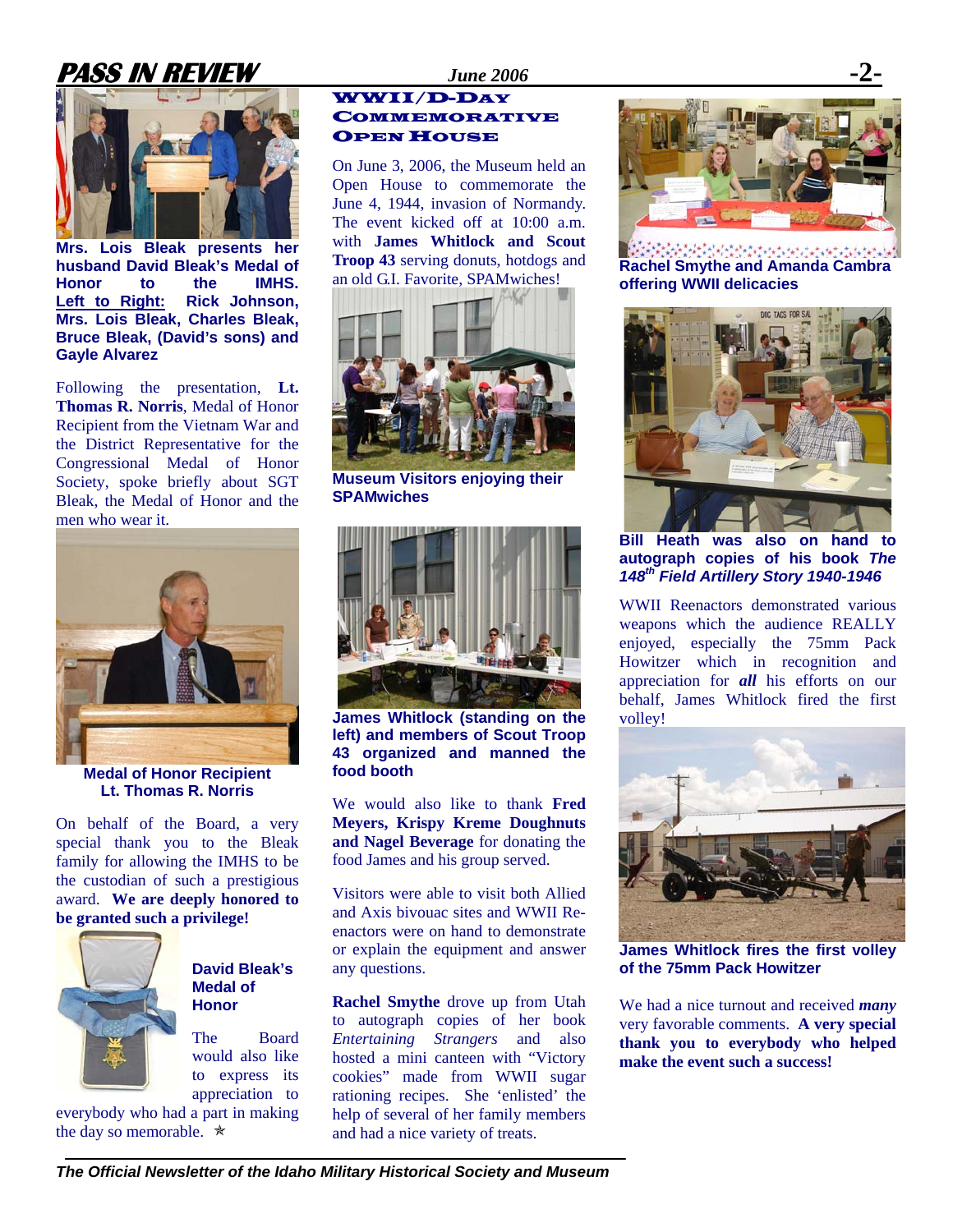

**Russ Trebby explains the German StG44 - the first assault rifle** 



**Gary Keith prepares to demonstrate the M1903 rifle with antitank rifle grenade** 

### CURATOR'S CORNER

It has been a busy spring for the Museum so far. Our big events, the March Gurdon Barter Medal of Honor exhibit and the June D-Day event were both quite successful.

The IMHS was also invited to participate in the honors rendered at the Veterans Cemetery on Memorial Day. It too was very successful.



**Brad Murphy, Bryan Johnson, Russ Trebby, Kyle Kahm, Ian Spurgeon, Gary Keith and Jeff Packer fire 75mm Pack Howitzers** at **Cemetery on Memorial Day** 

As I write this, we are preparing for the presentation of Mr. Bleak's Medal of Honor to the Museum. It makes me think about how far this Museum has come in a short time and what the Museum offers to the community.

There are quite a few factors that have combined to make the Museum what it is. From getting a larger facility to the public access gate, these are significant impacts on our daily operations. But looking around, there are more artifacts on exhibit with newer cases. There are more new cases on the way with the infusion of more money thanks to the Idaho State Legislature who approved new funding.

You see my point, all of these factors are quite important. But **the most important of all is the people factor.**  It takes people like our volunteer staff to come together and make this Museum what it is. *I do not know how to emphasize just how important our volunteers are!* 

Everybody that spends time here, from four hours to forty hours a month, is making an important contribution. Every volunteer is making it possible to improve the Museum so we can make forward progress.

For every volunteer you see out greeting the public, there are even more behind the scenes working on exhibits, artifacts, or data entry to track the artifacts. In many cases these are working people willing to give up their weekends and in some cases their military leave from active duty to help this Museum.

I would also like to extend a very special thank you to the **Eagle High School History Club. The students raised and donated \$148 to the IMHS for operations!** 

As members of the Society, I urge you to visit the Museum if you have not done so in some time. **You'll be amazed**, as these volunteers have

# **-3-** *June 2006* **PASS IN REVIEW**

made the Museum an outstanding educational facility. **And when you do visit, be sure to say thank you to the people wearing the name badge that says, "Volunteer." They deserve the recognition! -** *Gary Keith* 

### NEW MEMBERS

*Special Welcome to*:

 $\ast$  Todd A. Marquart  $\star$  Gary Donnelly

### NEW VOLUNTEERS

*Special Welcome to*:  $\star$  Jack Enterkine

\* \* \* \* \*

### RECENT DONATIONS

This list is by no means all-inclusive, but highlights some interesting items that have recently been donated to the Museum.

**Dorothy Shaver –** Her father was a member of the 183rd Field Artillery Regiment (later Battalion) and she donated his WWII photos and uniforms.

**Jim Rabdau**- Mid East newspapers, US military newspapers, documents and maps.  $\star$ 

#### ENDOWMENT UPDATE



Our Endowment balance currently stands at **\$34,682.00.** (Our Goal is \$500,000)

Recent Endowment Donors include:

**William L. Reinig**  (in memory of John Shaver)

Don't forget, you can also make a credit card donation on *on-line.* Look for this link on the Museum's webpage:

**DONATE NOW THROUGH Network** for Good.

The Idaho Military Historical Society is a non-profit 501 (c) (3) organization and donations are tax deductible; be sure and tell your friends and co-workers!

*Thank you for supporting The Idaho Military History Museum.*  $\star$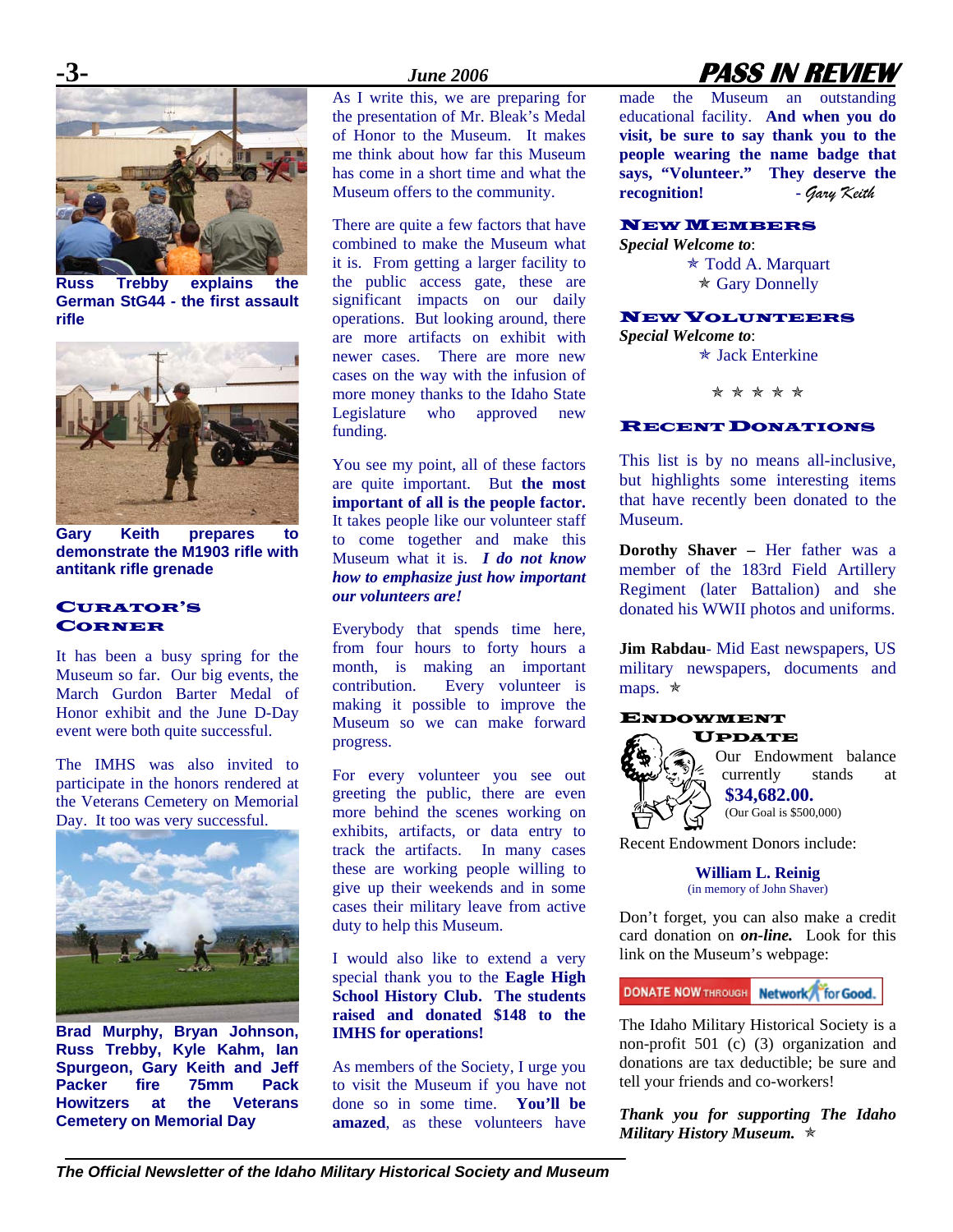# **PASS IN REVIEW** *June 2006* **-4-**



VOLUNTEER OF THE QUARTER



### **Please meet Kyle Kahm**

This Volunteer of the Quarter is actually a family that has been with the Museum for just over two years. It all began as a phone call from Kurt Kahm who was trying to find a place for his son Kyle to complete a class assignment of four hours of volunteering in the community. Kyle volunteers at least one afternoon a week after school and during the day while on summer break.

Not only do parents Kurt and Connie drive Kyle to and from the Museum, they also volunteer for our open houses as Docents.



**Kurt and Kyle man the information booth at a Museum Open house** 

They often can be seen staffing the gift shop selling merchandise and making dog tags. (You can see them in the gift shop behind Bill Heath in the photo on page 2) All three of them were half of the volunteer staff on the dog tag machines at the last Mountain Home AFB air show. They have done a *tremendous* job of supporting their son's interests in military history.

Kyle is currently a sophomore at Mountain View High School and very interested in military history.



**Kyle helped carry the IMHS banner in the 2005 Veterans Day Parade** 

He is more than willing to help in any area as needed, but Kyle primarily works with cataloging in the artifact collections area. In addition, Kyle has taken an interest in World War II living history. He has started putting together a uniform representative of one his grandfather wore while serving in the 101st Airborne Glider Infantry during WWII.



**Kyle poses in his grandfather's WWII Uniform**

The Kahm family is reliable, dependable and always willing to help. *They are a very important part of our volunteer staff* and can be counted on to help the Museum at peak times.

Please join me in thanking them for all of their efforts. **They have truly made a difference at the Idaho Military History Museum.** 

*Kyle, Kurt and Connie, we deeply appreciate all of your hard work. You are our Volunteer(s) of the Quarter!* 

\*\*\*\*\*

#### UPCOMING EVENTS

**14-17 September 2006** – **148th FA WWII Reunion.** The Annual Reunion for the 148th FA WWII Veterans will be held at the Ameritel Inn in Bend. Oregon. Relatives, guests, 148th FA veterans of later wars, and interested parties, are welcome. To learn more, contact Bill Heath at [wahboi@rmci.net](mailto:wahboi@rmci.net) or  $\frac{336-5359}{8}$ 

 **8-10 September – Farragut WWII Reunion.** If you or someone you know attended Training at the Farragut Naval Training Center during WWII, there will be a reunion for attendees and any interested descendents or family members. If you are interested, send Gayle your e-mail address and she will pass along additional information as it becomes available.

October will the month for our annual membership meeting and elections. More details will be provided in our next newsletter.

**11 November – Veterans Day** Open House. Again, more details will be provided in our next newsletter.  $\star$ 

#### MEMBERS IN THE **NEWS Yellow Pine veteran honors those**

**who served** 



Thousands of times in his long life, Bob Auth has created beautiful things to make people happy. With the dedication of a veterans monument in Yellow Pine for Memorial Day, the World War II Navy machinist's mate does more than honor comrades in arms. He distinguishes himself.

Auth, 79, is the force behind a memorial to men and women from the high basin near the headwaters of the South Fork of the Salmon River. Auth's design, in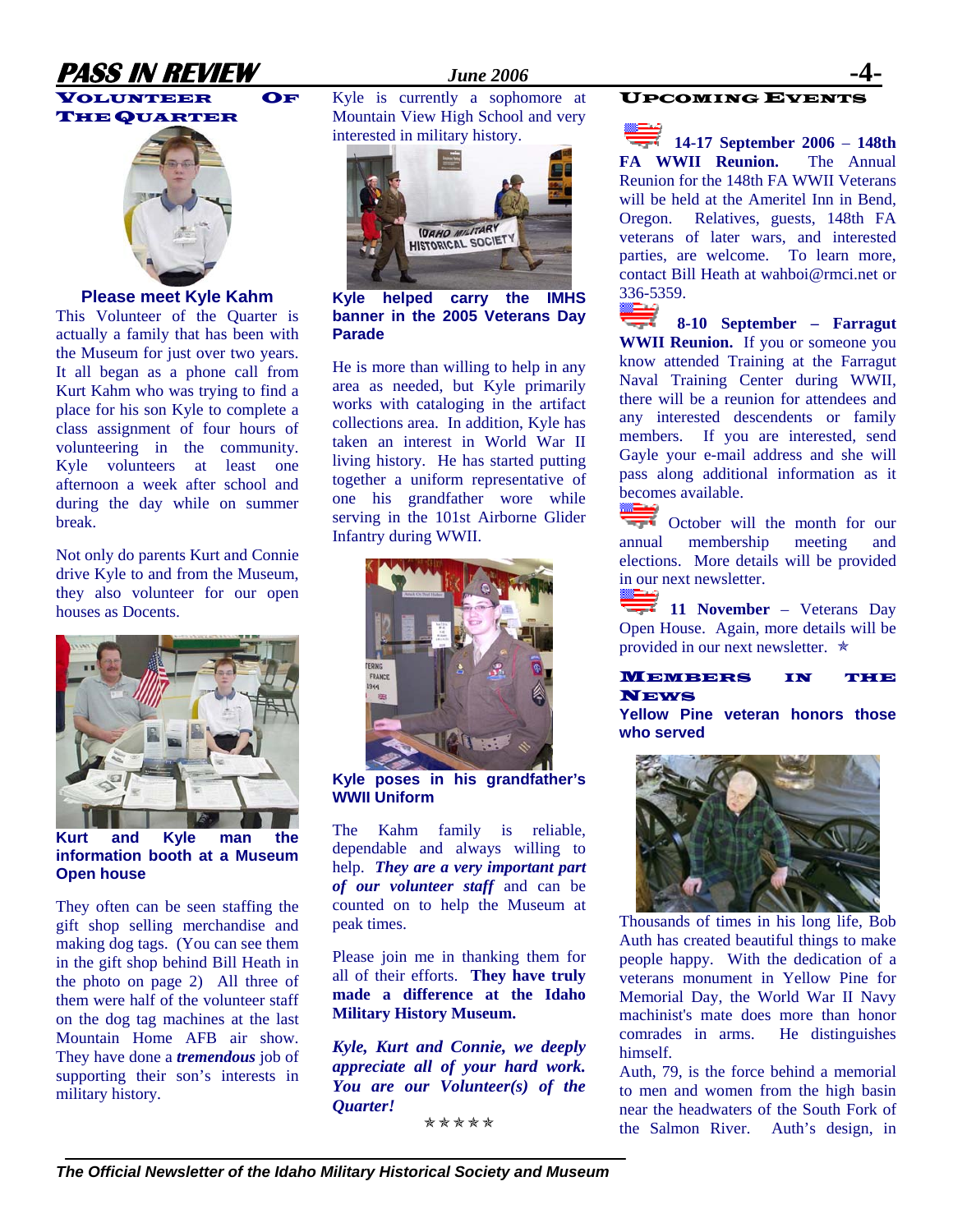shiny black granite, mirrors Antimony Ridge. The mountain looms east of the village, pop. 32 in winter, about 200 in summer. He agreed to take on the monument more than two years ago, despite a fight with prostate cancer and dozens of projects demanding attention.

"His most endearing quality is endurance," said Margaret Vranish, his closest ally in the monument effort. Auth also taught art in Boise schools for 30 years; collects guns, stamps and coins; exhibited his painting and calligraphy at the Smithsonian; was a good friend of mountain man Buckskin Bill; painted the picture at the Boise Airport of the biplane that began the nation's first scheduled air service; bakes pineapple upside-down cakes; and designs the T-shirts for the annual Yellow Pine Harmonica **Contest.** 

The three-hour drive to Auth's cabin above the East Fork of the South Fork of the Salmon was more than a respite on a lovely day. It was a journey to the mountain retreat of a whirlwind who calls himself "The Last Victorian."

Auth came to Idaho in 1955 from Bloomington, Ill., to hunt. He fell in love with the mountains and, along with two buddies, moved his family first to Burley and then Boise.

One of his dear friends is Boise Airport Police Chief Mike Johnson, the former U.S. marshal for Idaho. Johnson met Auth 35 years ago when Johnson was in ROTC at Borah and Auth drove an old van painted like a rig from TV's "Hogan's Heroes," only this one had a cannon in back. Both gun nuts, they hit it off.

Johnson helped raise money for the \$6,000 monument, after Auth called him in desperation when just one of 50 letters to potential corporate

### **-5-** *June 2006* **PASS IN REVIEW**

contributors brought any cash — \$500 from Idaho Power Co.

At today's dedication, longtime Valley County sheriff's Deputy Dave McClintock will lead the cannon crew. He was to be a gun captain, but Auth couldn't find the right shoulder boards.

"So, we elevated him to major," Auth said. McClintock has lived 35 years in Yellow Pine, far from pretense.

Auth donned his uniform and stood for photos on our visit, and today will shout "Fire Peter!" and "Fire Paul!" [the names of the cannons] to his crew.

"You can't say no to Bob," said McClintock. But after four hours with Auth, I still couldn't figure out what drove him to work so hard to remember 82 people from Yellow Pine who served from the Spanish American to the Persian Gulf wars.

He shucked questions about his feelings until Statesman photographer Joe Jaszewski and I readied to go. Standing at the memorial, Auth let it out. "No. 1, I'm a veteran, so maybe there's a bit of selfishness there," he began. "But No. 2, this is a little podunk mountain community that for the vast number of people doesn't even exist. We don't enjoy the prominence of Idaho City, or even Atlanta.

"I don't want to make a big issue of my patriotism, but I believe in everything we fought for from the very inception of our country. When a guy stands up, or a woman stands up, and says, 'I will defend,' that does something to me."

Auth began to weep, behind large eyeglasses. "I'm sorry. I get emotional. But there's guys over there right now dying and they don't know why. But they said, 'I will.' There's some things I believe in, and believe in deeply. And when they said, 'It's for our veterans,' I said, 'You're damn well right!'"

Happy Memorial Day, Bob. You're unforgettable.

*-------------------------------------------------* 

*Editors Note: The* preceding is condensed from an article by Dan Popkey that appeared in the *Idaho Statesman* on May 29, 2006.  $\star$ 

### IDAHO FILE INTO **HISTORY**



### **GENEVIEVE E. BOGUSLAWSKI IDAHO NATIONAL GUARD MEMBER FIRST IDAHO FEMALE TO WEAR THE 'SNAKE'**

I was born Genevieve E. Delp in Williston, ND, the oldest of six children. Shortly after I was born, my parents moved to my Dad's paternal grandparent's homestead which was in Richland County, Montana, but only two miles from Dore, ND which was where our mail was delivered from.

I became Dad's hired hand when I was about nine years old and I was always proud of my Montana farm upbringing. My Dad instilled in all of us the ethics of hard work. Later in my life, some of my supervisors had a difficult time with my questions of "Why," but Dad always gave us a reason when he told us to do or not to do something.

It was during a high school career day that I knew I wanted to join the military; I was inspired to join after listening to a lady from the Navy. Mom and Dad were NOT thrilled with the idea however and neither were some of my WWII veteran uncles. In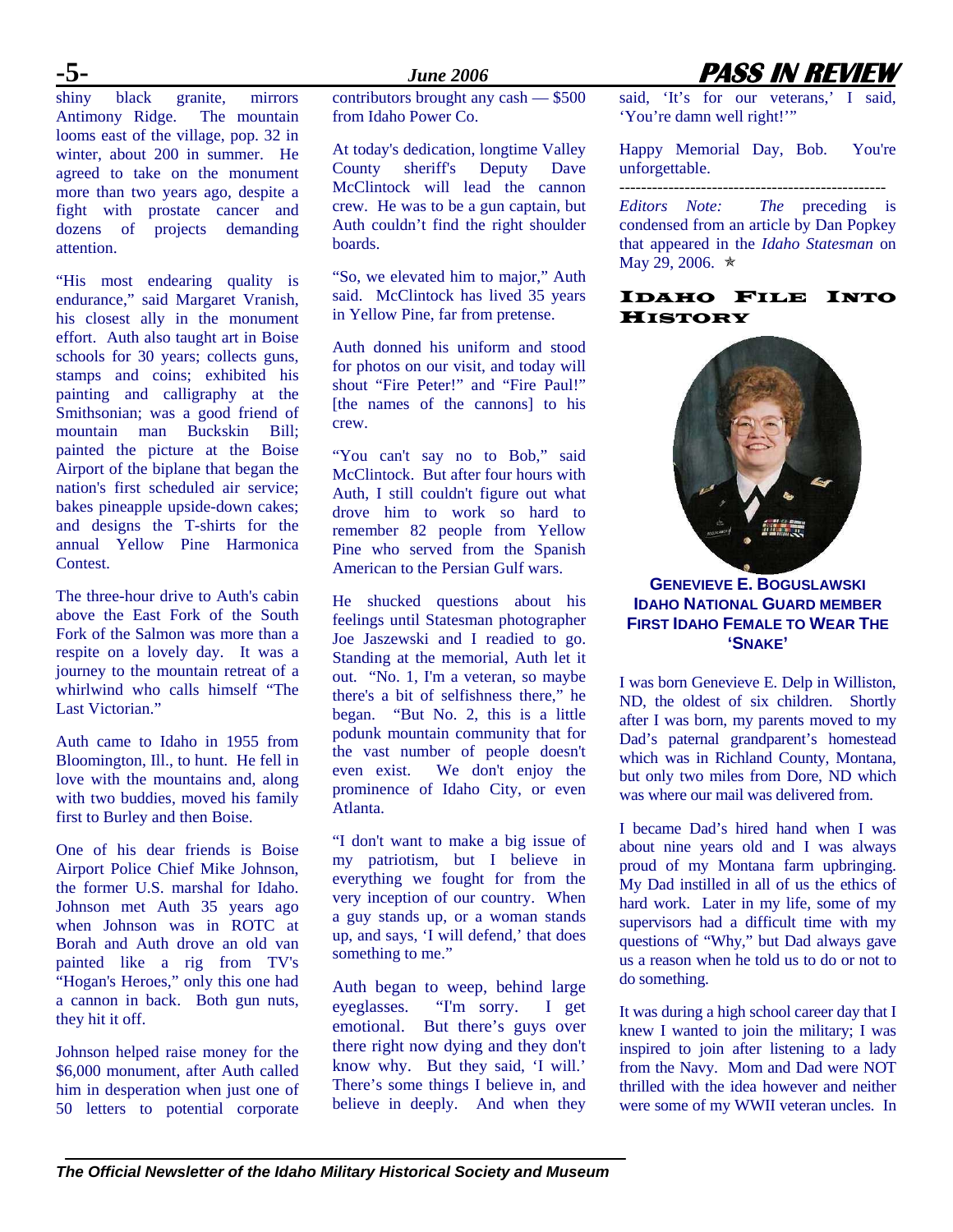# **PASS IN REVIEW** *June 2006* **-6-**

fact, one uncle said he would disown me! Fortunately, he later relented.

The day after I graduated from high school, I traveled to Portland, Oregon to try to find a job. After constantly hearing that I was only 18 years old and had no experience, I walked into the Air Force recruiting office. I was not yet 21 so I had to have my parent's permission to enlist. Permission was granted and I became a WAF on July 17, 1956.

I attended basic training at Lackland AFB, Texas from July through September; very warm months in Texas! It was quite an experience for a farm girl from eastern Montana to be in a barracks with 72 women from all walks of life and from all over the US. From Lackland, I went to Scott AFB, Illinois to complete personnel training. Although we graduated just before Christmas, we had to stay at Scott because the Air Force did not know where they were going to send all of us. We had no orders!

It was our first Christmas away from home and it was very difficult. Finally, our WAF First Sergeant gave us verbal permission to go to my girlfriend's grandparents who lived on a farm outside of Kansas City, Missouri. We would be outside the mileage limit from Scott. She told us if we were caught, she would help us as much as possible, but could not promise anything. We were so homesick, we did not care. Fortunately, we didn't get caught.

Quite a few of us received orders to Manhattan Beach AFS, Brooklyn, New York. This was the base where the Air Force processed personnel headed to and from overseas. I was assigned to the 2227th Dispensary, where I worked in the Orderly Room. The facilities were greatly improved, we had two-person rooms in our barracks, rather than the open-bay barracks. There was also a great beach right next to our barracks. Best of all, Coney Island was very close by

and we spent a lot of our off-duty time on the Coney Island Cyclone.

The doctors in New York considered themselves doctors first and Air Force Officers second and disliked saluting. Being only 18-19 years old, I loved to catch them out in the open where they had to return my salute.

I married a fellow airman (Doyen) - had three children -- became divorced – and began college at Boise State. That was when I read in the Boise Statesman that women were being allowed into the National Guard. I called the NG Recruiting Office at Gowen Field and MAJ Vestal Baker answered the phone. I told him I was interested in the Air NG, and he told me that they did not have any openings at that time but that the Army NG was accepting females. He also told me he had just the right unit for me to join; the Headquarters at Gowen Field already had three females!

MAJ Baker arranged for me to be sworn in by COL Arvin Spofford on the first day of annual training, May 26, 1973. I became a SP4 in the Personnel Section of the 1st Squadron, 116th Armored Cavalry, Caldwell, Idaho.

I decided to dress up to be sworn in so I wore a dress. The dress style in 1973 was short. "Chief" Fearheller asked me to go to USPFO to get some Army fatigues. They did not have any in my size, as I was 100 lbs in those days. When I came back to the office and told him, he asked if I knew when I was going to be able to get a uniform.

I finally caught on and I asked him if I could wear jeans and shirts to work. He said, "It would be a H--- of a good idea." He always took good care of his personnel section.

When I finally received my uniforms, I was very proud to sew the "Snake" on, and I am still proud today to say I wore it at one time. Now my oldest stepson wears it, and wore it to Iraq and back.

My NCOIC was SFC Anderson; the head of the personnel section was CW4 Chris Fearheller. At first, everybody in the personnel section was unsure if they wanted a female among them.



**Genevieve being sworn in by COL Arvin Spofford** 

I completed my work, did not try to become one of the "guys" and before long, I was accepted. I learned so much from SFC Anderson and CW4 Fearheller. They were great mentors, teachers, and professional soldiers. They made me want to follow in their footsteps. Because of their training, I always tried to mentor others as I had been mentored.

I was now in the Army NG part-time, and going to college full-time but the time came when I had to find a job and complete college on a part-time basis. MAJ Baker hired me in May 1974 and I went to work in the Recruiting Office. I was still assigned to the 1st Squadron, and worked as a recruiter on FTTD (full-time-trainingduty) status. Those were busy days, working full time, going to college parttime, and going to drill on weekends. I enjoyed recruiting, especially going to the high schools and the fairs.

I completed two weeks of NCO training at Gowen Field in 1975. In those days, females had to complete this training in order to be promoted above E5.



### **NCO Graduation photo**

Shortly after I completed NCO training, I became the NCOIC of the

personnel section and the second AST for the 1st Squadron. I was also the first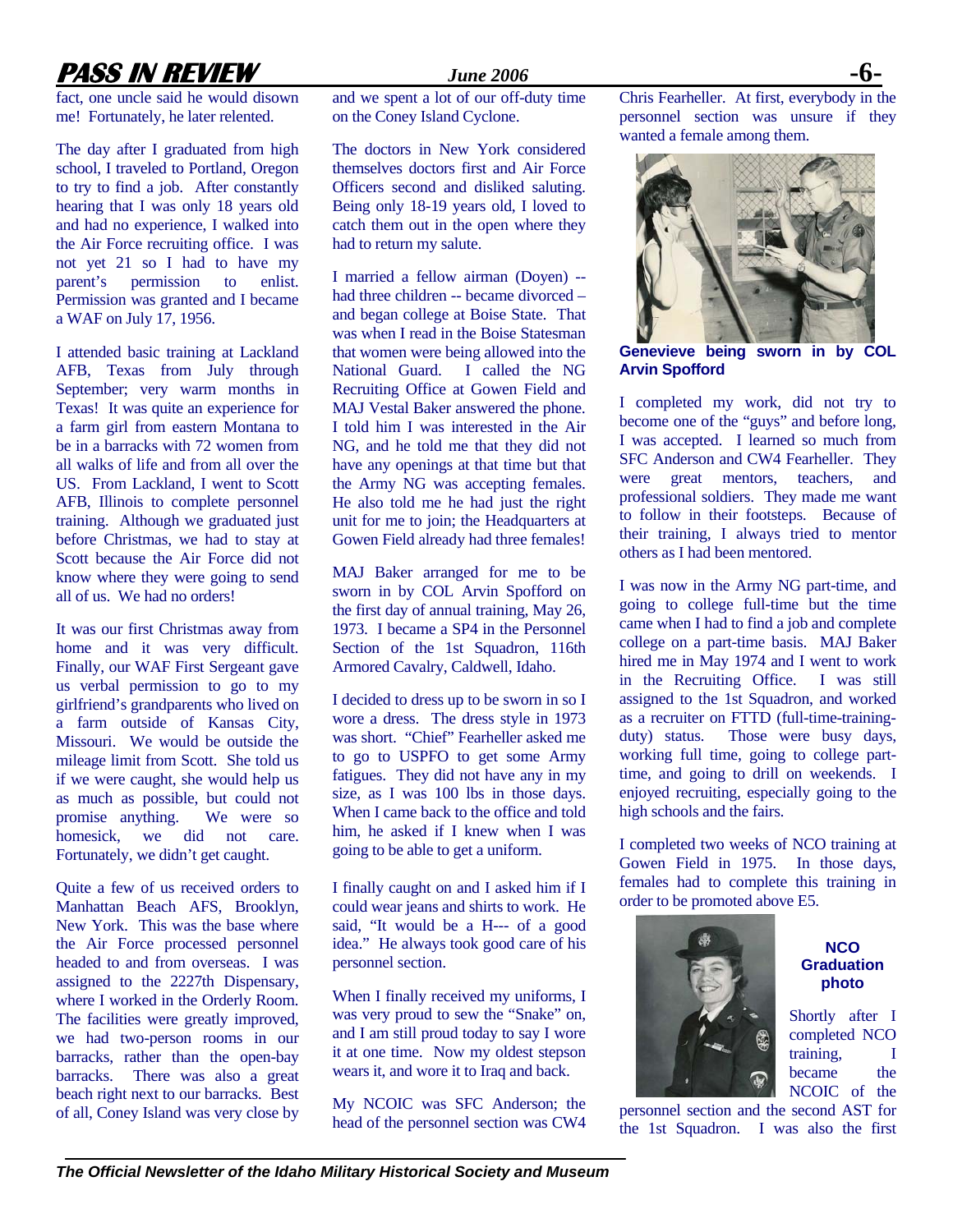female in Idaho to be promoted to SSG (E6). That was another experience! One day a co-worker in the personnel section, the next day their NCOIC!

"Chief" Fearheller was very helpful, but the one time I whined about someone in the section not listening, he stated, "You better learn how to handle it or I will find someone who can." It was a huge lesson-learned for the remainder of my career. When I was eligible, I was the first female in the state to be promoted to SFC E7. This was a little more difficult. The "glass ceiling" was firmly in place; it was ok to promote a female to E6, but not E7. The "Chief" was determined, and convinced the 116th Regimental Commander to allow my promotion to go through.

After I completed the NCO training, I married a fellow guardsman, SSG Frank L. Boguslawski of the 1st Squadron, 116th Armored Cavalry on April 19, 1975. (He later retired as a CW3 from the AGR program in the AKARNG.)

Then the time came that they took the 1st Sqdn away from Idaho, and we became the 145th Supply and Service Battalion. It was very difficult for some of us, but the 145th S&S Bn opened many more opportunities for women.

I eventually became the Retention NCO, and my friend Pat became the NCOIC of the personnel section.



**Frank and Gen, April 1996** 

Pat and I set up meetings at the Armories to talk to wives about the benefits of their husbands remaining in the Guard. We did not know it at the time, but we were beginning a "family support system" before National Guard Bureau (NGB) started the program. Years later, I met Dorothy Oglivy, Family Support Manager for NGB. She used some of our ideas in her program.

We females had to "go-to-the-field" as members of the 145th S&S Bn; that was an experience! It was our first experience putting up tents, moving camp in the middle of the night, and all that goes with it.

We had been told that the Air Guard was sending out jets for an exercise simulating being attacked by aircraft. I was so tired that I thought I would hide in the ladies latrine for awhile. The latrine was canvas material nailed to poles in a square, with no roof, but with seats over a hole. I was minding my own business, when I saw the Air Guard jets come by **prior to the time we were told they were coming.** I stood up, managed to get my fatigue bottoms up and was scrambling to get my web gear on when the jets flew over. Latrine poles were sailing close to my head - the noise was deafening!

I covered my ears the best I could and stood there in a state of shock. From down below, I guess it was quite a show! Everyone wondered who it was that got caught in the ladies latrine. Finally, Pat guessed it was I and came up to see if I was all right. My good friends at USPFO gave me the "Band-Aid" award when I went back to work after annual training.

When we lost the 1st Squadron, we also lost the second AST job at Caldwell and I had to find another full-time job. Fortunately I was hired as a Purchasing Clerk at USPFO, thus began my career in purchasing and contracting.

I was able to complete two tours at NGB while I was working in

# **-7-** *June 2006* **PASS IN REVIEW**

Procurement, USPFO, Idaho. The legal office at NGB had to review all contracts over a given dollar amount, before they were signed by the contracting officer. September, the month before the end of the fiscal year, became very busy for reviews. In 1977, I was asked to help out for one month. It was very interesting and I learned a lot. I also received the NGB Minuteman Award for that month. MG Brooks came to drill in Caldwell and presented the award to me. The following year, I was asked to help out again during the last two weeks of September.

I was learning that the "Chief" was correct though about the "ceiling-factor" when you worked as an NG Excepted Technician. I knew if I wanted to advance, I had to become a competitive Civil Service employee. I was able to obtain a position with the Bureau of Reclamation and I received my Business Management degree from Boise State University in May 1979.

In June 1979, we females in the IDARNG, who had not had combat training in our basic training, went through combat training for our annual training. We formed a company and called it Company J for Juliet.



**J Company** 

CSM Larry Steele was our instructor along with other NCO's he had selected. MAJ Paula Edmonds-Hollifield (now COLretired) was our company commander, and I was the First Sergeant as an E7.

We had two platoons with three squads each. We had classes during the day, but also ran our company. We went to the field for three days and two nights. We set up our tents by ourselves. The men gave us advice, but we did the work. I missed shooting the M60 though because when I was sitting in one of the tents discussing rotation times, a whirlwind caused a tent pole to break and it hit me along side of the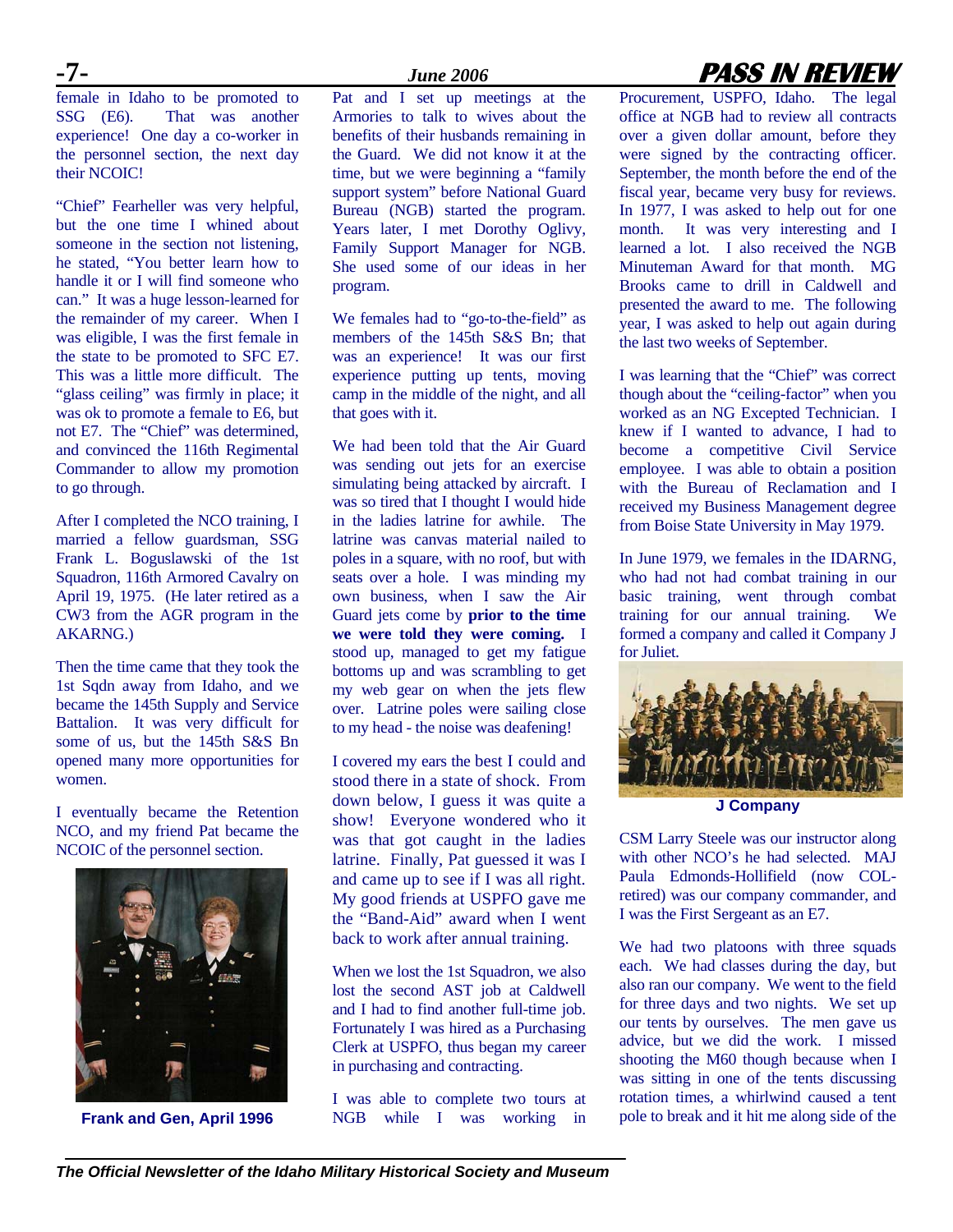# **PASS IN REVIEW** *June 2006* **-8-**

head. The company commander made me go to the clinic on Gowen Field.

We also completed a "live-fire" course. CSM Steele had us convinced that we would have live-fire as we crawled through the dirt. I found out this wasn't true when he allowed me to wear a soft cap rather than a helmet.



**Getting ready for the live-fire course. Left to Right: Gen Boguslawski, Diana Pankowski and Pat Cummins** 

We had a nice graduation ceremony followed by a party at the end of the two weeks. MAJ Kent Jewell had filmed our training and we watched it at our party. **(If anyone has a copy of that tape, I would really like to make copies of it.)** We complained loudly when we heard BG Shore was going to make us go through combat training for our annual training but we all had a great time. We were so proud of our accomplishments; most of us did not think we were capable of doing some of what we did.



**Gen and then Major Paula Edmonds-Hollifield with the Company J Guidon** 

The chief of the Selective Service Section was COL Charles

Brandeberry, who was another great mentor. I had the experience of completing an exercise of interviewing persons in the Pocatello area for prospective board members if the Draft was activated again.

Shortly thereafter I transferred to the Selective Service Section and was promoted to Chief Warrant Officer. This was when I had to give up the "Snake" patch.

This was one of my most interesting NG jobs. I was only in the Selective Service Section for a year before I transferred to Anchorage, Alaska in April 1982, with my full-time job as Contracting Officer for Office of Aircraft Services, Department of the Interior.



**MG Brooks administers the Oath of Office to WO1 Boguslawski** 

Upon my transfer, I was assigned as a Personnel Technician in the 1st Battalion, 207th Infantry Group, Nome, Alaska. I was attached to Headquarters, 207th Infantry Group for drills and pay. My superiors decided I needed to go to Nome for my 1983 annual training. Annual training in AK is held in **February and is not to be confused with summer camp in Idaho!** 

Working and staying in the armory in Nome was not too bad, except for all of the traffic in the armory at all hours. The small towns and villages in AK use the armories to practice and play basketball. We had to go to the "field" for four days and three nights. They sent a nurse and me (their only female officers) out on the first helicopter to the campsite.

It was quite an experience trying to walk in the deep snow --my legs were going in deep. I noticed a native friend was walking on top of the snow and I asked him to show me how he was doing that. He replied, "You white lady, you cannot learn how to do it." I learned later that they walk on the sides of their feet. I also learned that you do not take a briefcase of work to the field because you concentrated on not allowing anyone to sneak into camp.

This was my first experience with men and women in the same tents; a section stayed together in one tent. It was so cold outside, that you just turned your head the other way, when someone asked you to, so that clothes could be changed.

The company commander was an Alaskan native from Nome who tried to teach me how to walk on snowshoes -- I kept falling. He took me for a ride on the Army snow machine and then misjudged the snow and tipped me over into a deep hole. With the depth of the snow and the hole, I had to have help to get out. We also had to watch out for moose when walking around camp. The company commander made me the day shift Sergeant of the Guard. I quickly learned just how well both female and male soldiers could cuss when being woken up for guard duty!

I also would take a turn on the radio in the commander's office-tent. It was my first experience with the Russians trying to scramble our radio frequencies. The nurse and I made sure we were on the first helicopter going back to Nome since we were on the first one going out.

A few months later, I was transferred to STARC G1 Office, and did not have to go to the field again. Although sometimes going to Bethel, Kotzebue, and similar could be difficult, as their motels were not like most of those in the lower 48. I had to go to Bethel one drill weekend to present personnel information to 2nd Bn, and my motel room had not been cleaned in quite awhile. I found out later that the bed and breakfast facilities were the best.

When I transferred to G1 at STARC, I was in charge of an officer records review prior to the semi-annual officer promotion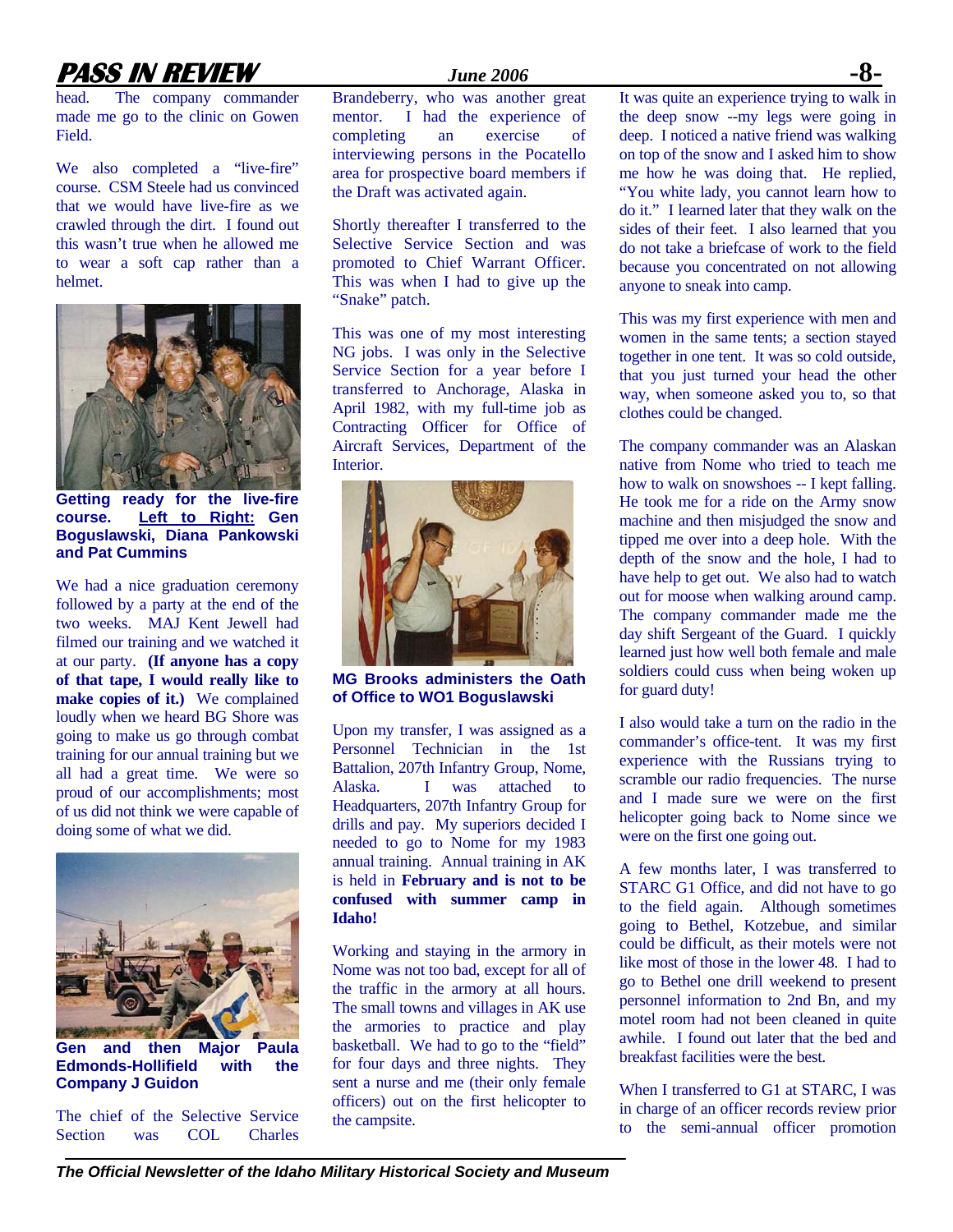boards and the annual officer retention board. I learned that several officers expected me to keep their records current, and "fix" everything for them. I completed a checklist that was mailed to each officer whose records were going before the boards to assist them in their personal review of their records. And, because of all of the fantastic mentoring I had received, I would try to mentor and assist the young officers of how important it was for them to always keep a copy of important records, keep their records up-to-date, and stay current on photos, PT tests, education, and the like.

In 1991, I applied for and received the position of Supervisory Contract Specialist of the Alaska NG at their USPFO. During the week, I sat at my desk as a civilian, and on drill weekends and annual training, I sat at my desk in uniform. I was able to complete a lot of work on drill weekends, because I was the only one in Purchasing and Contracting that was also in the NG.

It was about this time that DoD changed the education requirements for contract signers. NGB was also supportive of having more civilians in USPFO. I encouraged everyone in my section that did not have a degree to obtain one. I am very proud to say that several women followed my advice and now have very good positions in Federal Contracting.

I was always grateful for all of the education that the military allowed me to receive. I received many hours of personnel training, recruiting and retention training, and procurement training.

I retired from the Army National Guard at the end of February 1998 as a CW4. "Chief" Fearheller had given me some of his CW4 rank when I was first appointed as a warrant officer and I wore it with great pride when I was promoted to CW4. I had a great career, thanks to many helpful people along the way.

They combined my civil service and military careers for a great retirement party for me. My three children and their spouses, and my youngest stepson and his wife were able to attend, and my best friend from my Air Force days flew up from Seattle to attend.

I was also presented with a muchtreasured shadow box. Among my awards; two Meritorious Service Medals and two Army Commendation Medals.



**SSG Boguslawski receives her first ARCOM in December 1975 from MG Brooks** 

I am a firm believer in professional organizations; I am a life member of Alaska National Guard Officer's Association, National Guard Association of the US, Military Officer's Association of America, Association of the US Army, National Active and Retired Federal Employee's Association, and Boise State Alumni Association. I am also a member of the Idaho Women's Veteran's Organization and in the process of becoming a Lifetime member of the IMHS.

*--------------------------------------------* 

*Editors Note: A very special thank you to Gen for sharing her story with us! We had planned to profile Gen in the March edition of Pass In Review in conjunction with Women's History Month. The article was delayed due to the dramatic arrival of the Gurdon Barter Medal.*  $\star$ 





¾ **Docents.** Many of our volunteers have re-entered the workforce

¾ **USS Boise and USS Idaho Artifacts** 

¾ **116th Engineer related items from Vietnam** 

- ¾ **WWII items from:** 
	- **133rd Combat Engineer Bn** 
		- **183rd Field Artillery**
		- **951st Field Artillery**
- **≻ Desert Storm field gear**  $*$

### GIFT SHOP BOOKS AVAILABLE









If you weren't able to attend our D-Day Open House, you can still get Rachel and Bill's books through the IMHS gift shop. Arrangements can be made for them to personally autograph them too!

Also available is the WWII history of the Farragut Naval Training Center, the *History of the Idaho National Guard* and *Idaho's Men of Valor*, short histories on the 34 Medal of Honor Recipients with Idaho Attachments.  $\star$